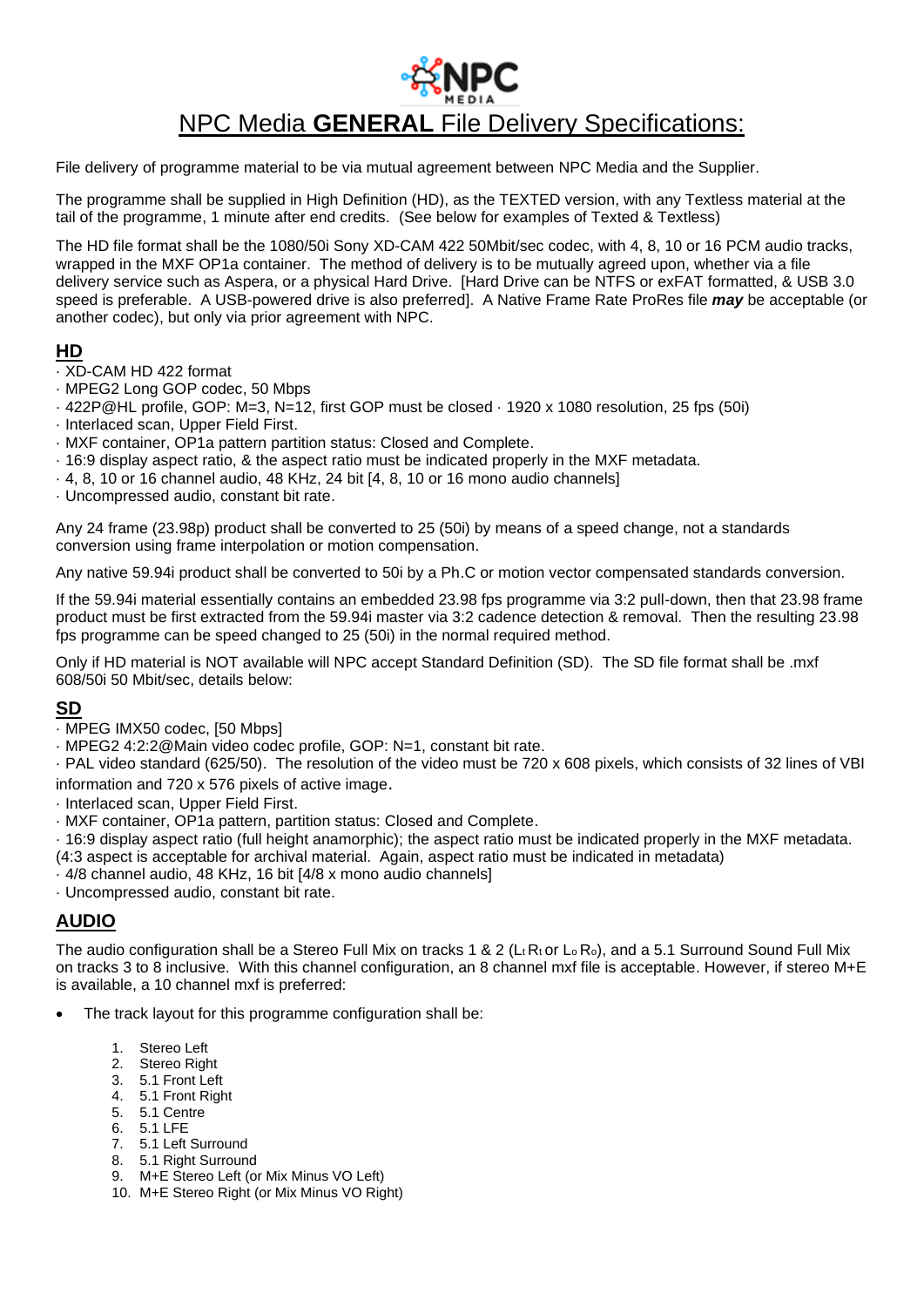

If 5.1 M+E is also available, then this shall be on channels 11 to 16 of a 16-ch mxf file. Channels 11 to 16 may also be populated with separate audio stems such as Dialogue, Music, Effects and Voice Over, where available.

- If a 5.1 audio mix is not available, then the minimum audio track layout shall be:
	- 1. Stereo Left
	- 2. Stereo Right
	- 3. M+E Left (or Mix Minus VO Left)
	- 4. M+E Right (or Mix Minus VO Right)
- Audio Loudness on the Stereo soundtrack shall measure -24LKFS. True Peak (TP) not to exceed -2dB TP.
- Audio Loudness on the 5.1 soundtrack shall measure -24LKFS. True Peak (TP) not to exceed -2dB TP.

To this aim, a suitable BS.1770-4 compliant loudness meter will be used as the measuring instrument. See OP59 for more detail. <http://www.freetv.com.au/>

Correct audio sync is always to be maintained with the video.

## **EXTRAS**

An ID/Clapper Board shall be present at the head of the file for identification purposes, with the title of the programme/episode number, *exactly as it appears on-screen*. In addition, the Clapper Board should include:

- Duration of Programme.
- Audio Status and Channel Layout.
- Any other relevant programme related information.

#### Required Layout/Timecode:

00:58:00:00 – Start of file: [Black Video / Mute Audio] 00:58:30:00 – Colour Bars (75%) & 1 kHz Audio Tone (All relevant tracks which contain audio, -20dB) 00:59:30:00 – ID/Clapper Board 00:59:50:00 – Black (or Countdown) 01:00:00:00 – Start Of Programme

If programme is already compiled into segments, then the head of each segment shall have a 10 second countdown. Each segment shall start on an even timecode number (i.e. Segment two might start at T/C 01:09:00:00). There should be a minimum 20 seconds of black between segments, not including countdown. There shall be at least 10 seconds of black after the end of programme, at tail of file.

#### File Naming Convention:

The Filename should appear as below, with audio channel configuration indicated at the end of the filename:

EXAMPLE\_PROGRAMME\_S01e01\_1080-50i XD-CAM HD\_St\_M+E EXAMPLE\_PROGRAMME\_S01e02\_1080-50i XD-CAM HD\_St\_51 EXAMPLE\_PROGRAMME\_s01e03\_1080-50i XD-CAM HD\_St\_51\_MMN\_Dial\_Mus\_VO

*Where:* St = Stereo Full Mix  $M+E =$  Music & Effects  $51 = 5.1$  Audio Full Mix MMN = Mix Minus Narration Dial = Dialogue Stems Mus = Music Stems VO = Voice Over Stems  $FX = Effects$  Stems  $51M+E = 5.1$  Audio Music & Effects etc.

#### Minimum Text Size:

All text contained within the programme, legal disclaimers or not, must be readable, especially considering that the video may be subject to downconversion to SD, and/or viewers may be viewing on a small screen.

NPC recommends the minimum text height in HD of 28 lines.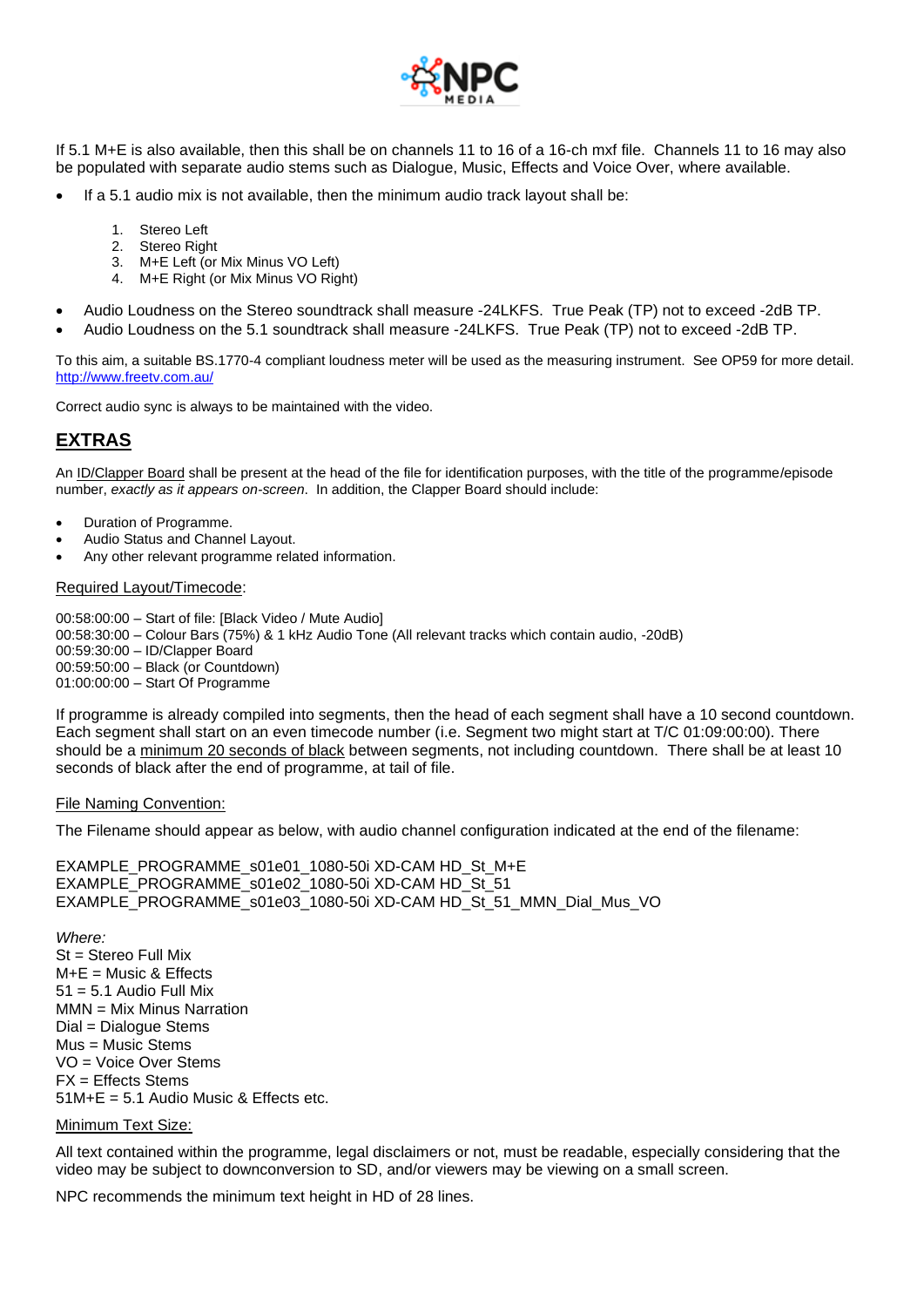

This example features the commonly used Arial font:



### Playoffs / Playons:

Compiled programmes are required to contain a 3-5 second texted playoff, which can consist of a still or moving graphic, listing the title of the programme, or title & episode of the programme if appropriate.

'C' classified programmes must also contain 5 sec. playons at the start of segments as well as playoffs.

16:9 programmes should preferably be 16:9 graphic/action safe, but 14:9 graphic/action safe, or 4:3 graphic/action safe is also acceptable. Below is the 16:9 HD graphic/action safe area chart.



### **16:9 Graphic / Action Safe Area Chart:**